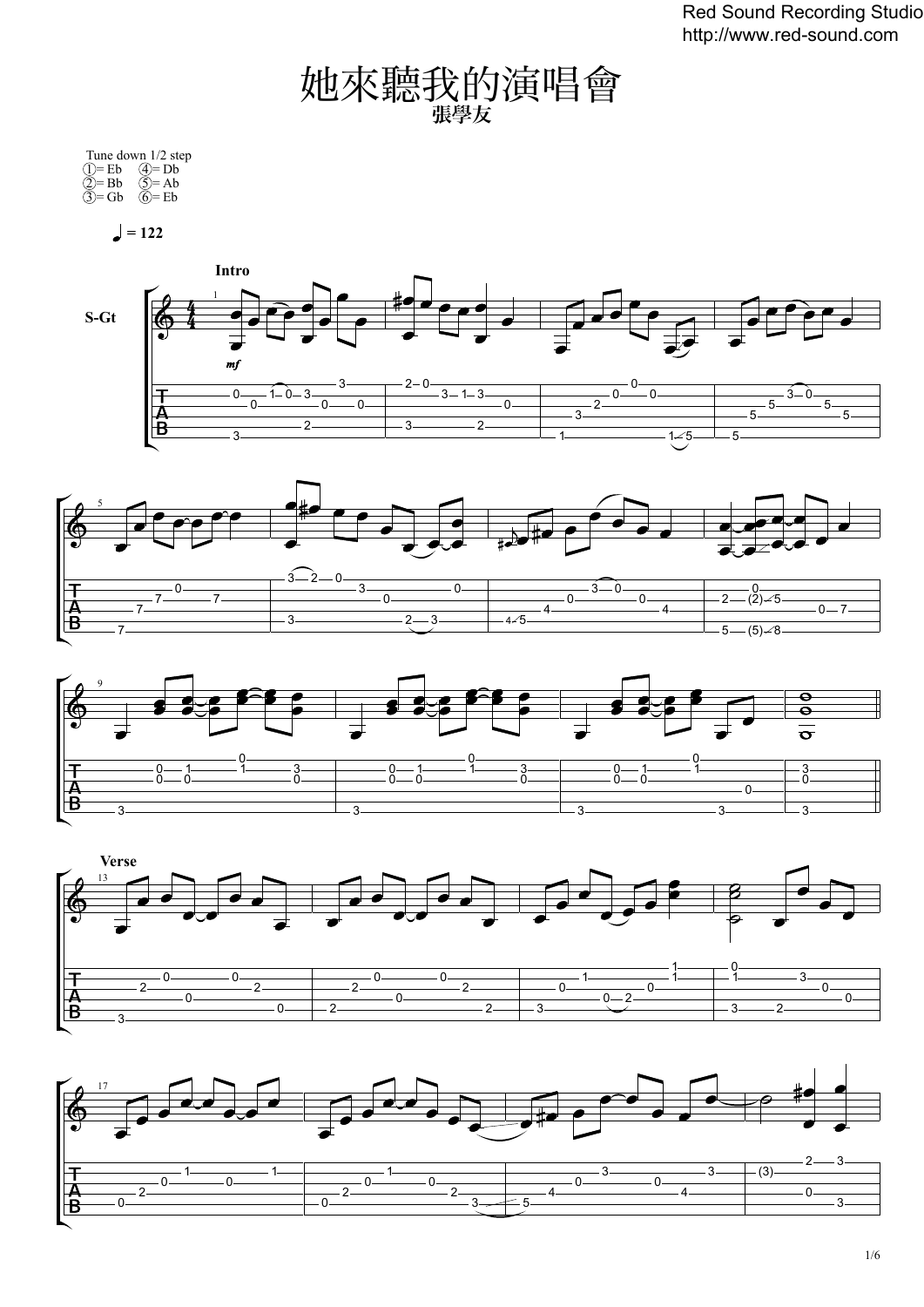Red Sound Recording Studio http://www.red-sound.com











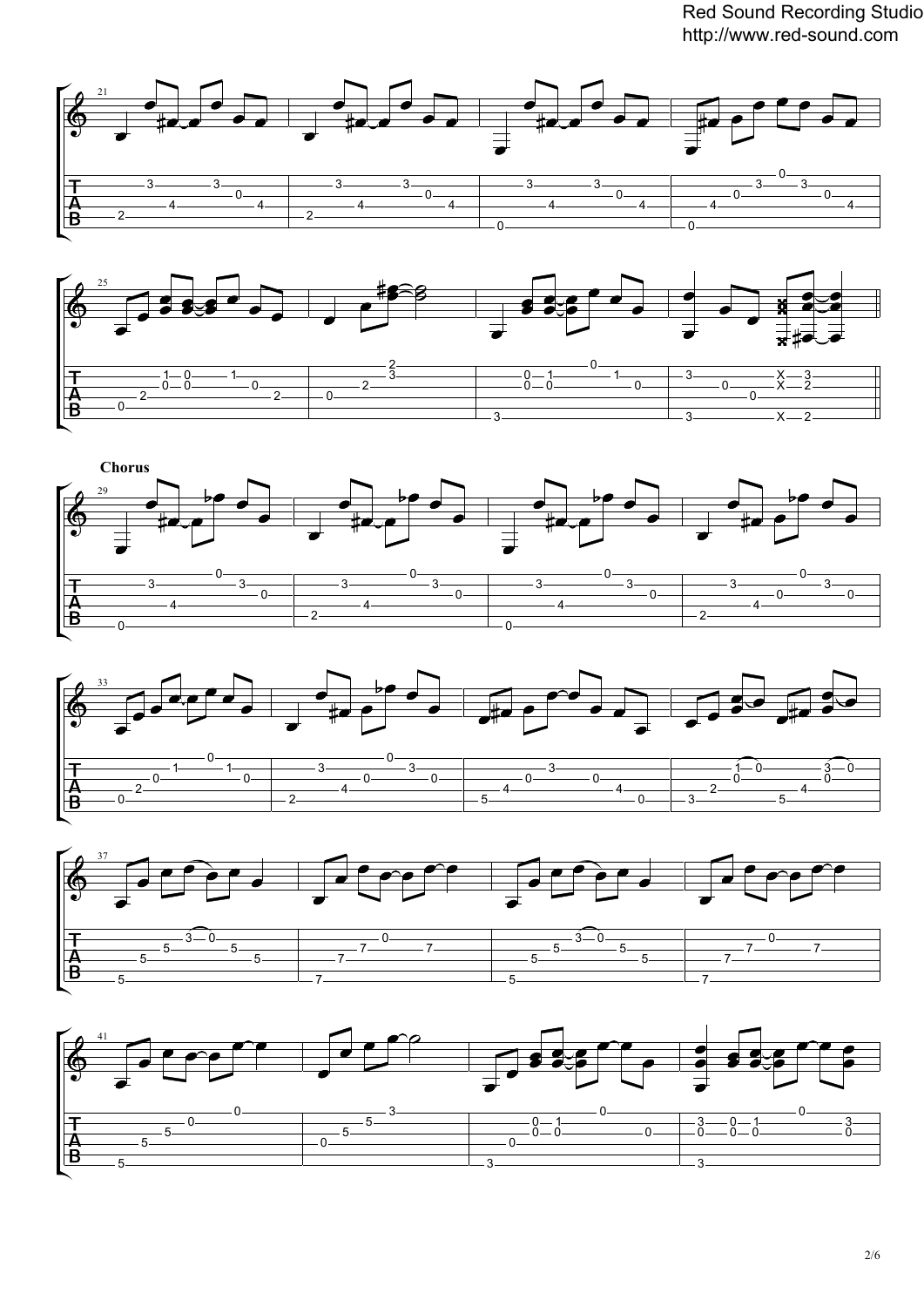Red Sound Recording Studio http://www.red-sound.com











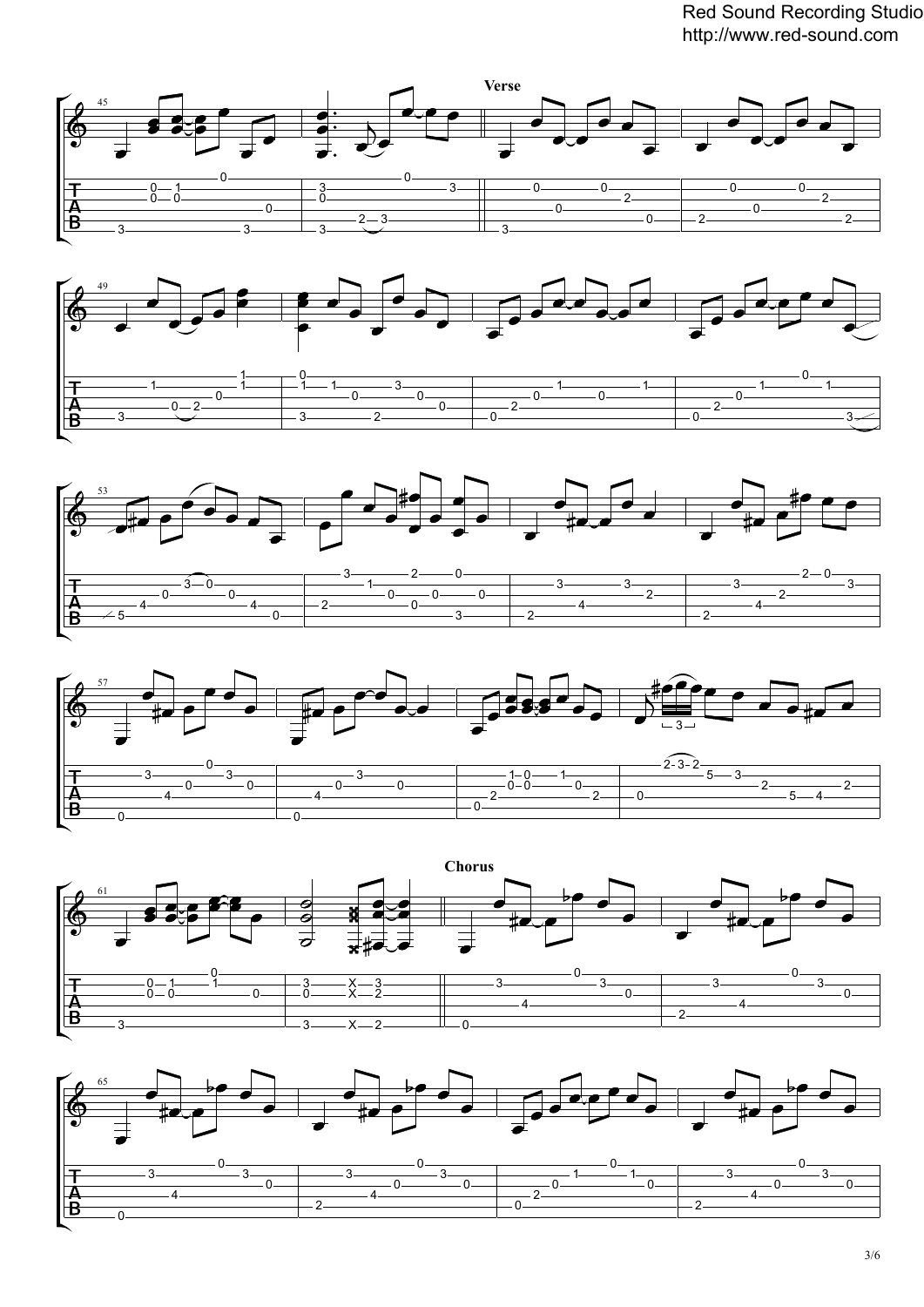Red Sound Recording Studio http://www.red-sound.com











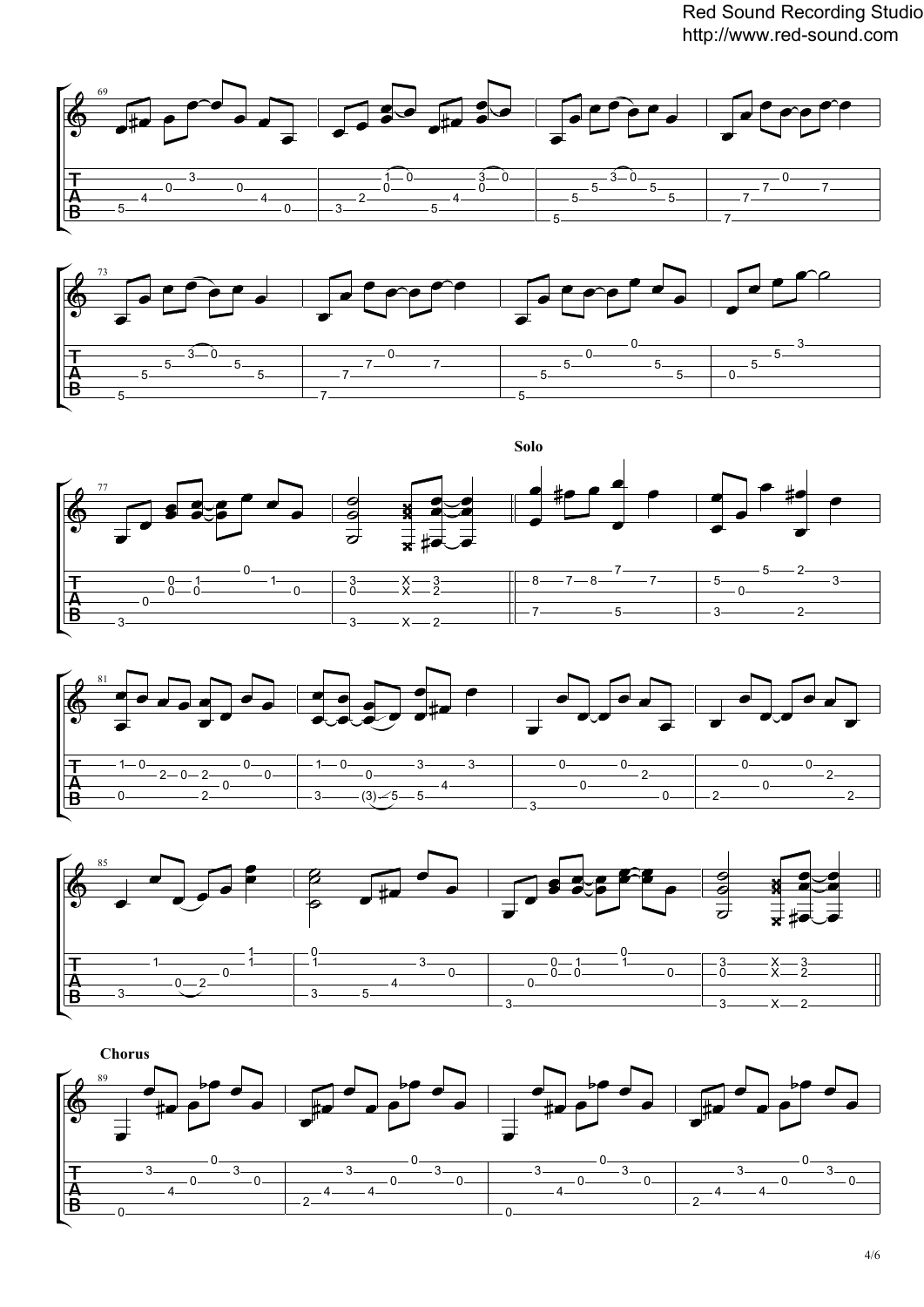Red Sound Recording Studio http://www.red-sound.com